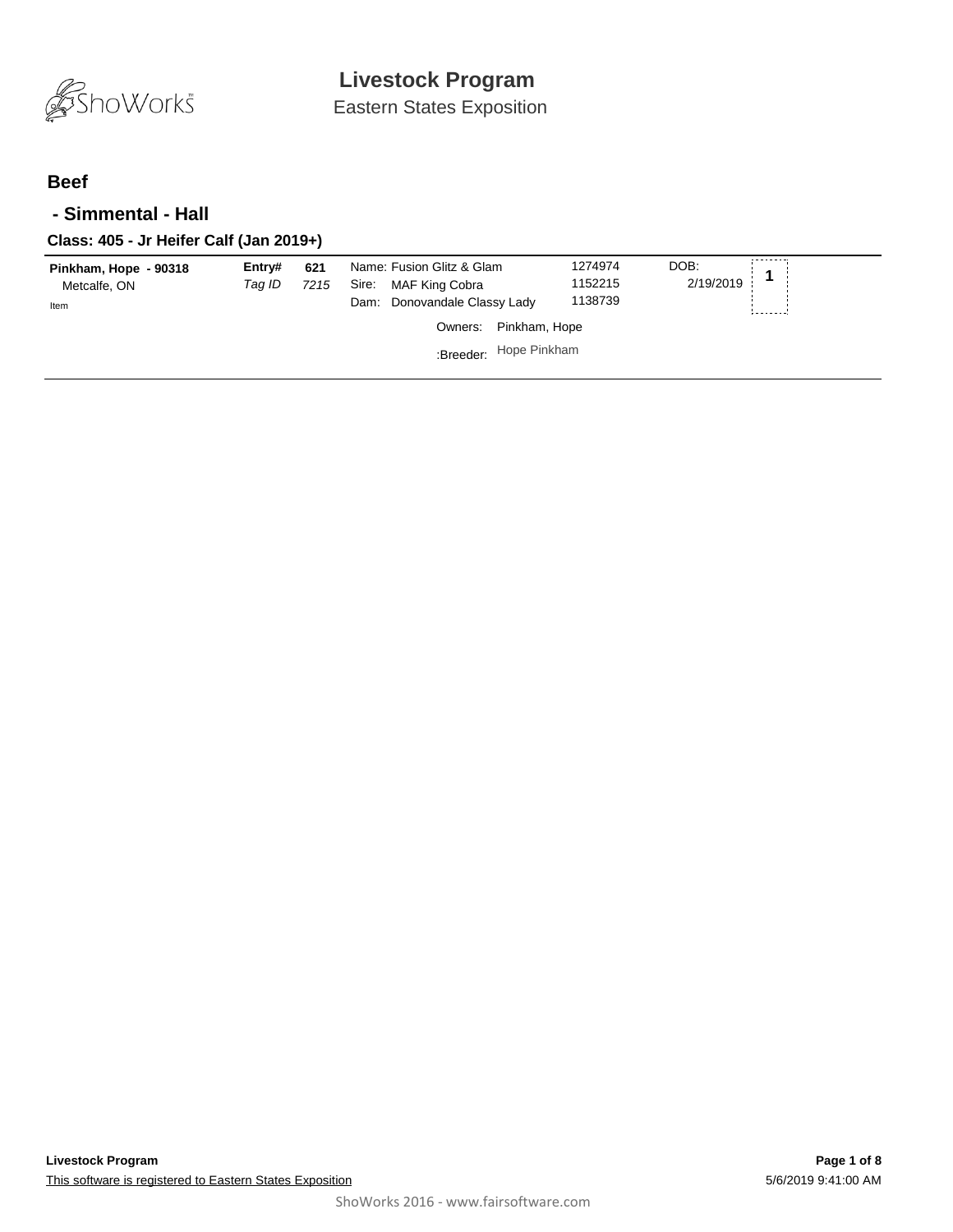

Eastern States Exposition

#### **Class: 406 - Sr Heifer Calf (Sept-Dec 2018)**

| SanEmeterio, Molly - 90294<br>Greenville, NY<br>Item | Entry#<br>Tag ID | 255<br>9058  | Name: BPF Hocus Pocus F05<br>WLE Uno Mas X549<br>Sire:<br>PCSC Belmont Steaks Z10<br>Dam:<br>Owners: SanEmeterio, Molly<br><b>Premier Farm</b><br>:Breeder:                    | 3532265<br>2532016<br>2648383 | DOB:<br>6<br>10/9/2018                      |
|------------------------------------------------------|------------------|--------------|--------------------------------------------------------------------------------------------------------------------------------------------------------------------------------|-------------------------------|---------------------------------------------|
| Mahaffey, Riley J - 90171<br>Torrington, CT<br>Item  | Entry#<br>Tag ID | 840<br>41477 | Name: Bram/Lusk Beautiful F509<br>W/C Bankroll 811D<br>Sire:<br><b>Bramlets Beautiful Z223</b><br>Dam:<br>Mahaffey, Riley<br>Owners:<br><b>Bramlet Simmentals</b><br>:Breeder: | 3542508<br>3187005<br>2738858 | DOB:<br>10/4/2018                           |
| Lynch, Riley - 90264<br>Southwick, MA<br>Item        | Entry#<br>Tag ID | 443<br>450   | Name: PBA Nikki<br>4 Star Earthquake<br>Sire:<br>Dam: PBA Belle<br>Owners:<br>Lynch, Riley<br>Riley Lynch<br>:Breeder:                                                         | 3558125<br>2709691            | DOB:<br>10/1/2018                           |
| Lynch, Haley - 90315<br>Southwick, MA<br>Item        | Entry#<br>Tag ID | 522<br>452   | Name: PBA Kit Kat<br>4 Star Earthquake<br>Sire:<br>Dam: PBA Peanut<br>Owners:<br>Lynch, Haley<br>Haley Lynch<br>:Breeder:                                                      | 3558121<br>2709691<br>3098153 | DOB:<br>8<br>9/28/2018                      |
| Caron, Ashton - 90327<br>Corinna, ME<br>Item         | Entry#<br>Tag ID | 771          | Name: 4 Star Meryl<br>LLSF Pays to Believe ZU194<br>Sire:<br>Dam: 4 Star Miley<br>Caron, Ashton<br>Owners:<br>Four Star Farm<br>:Breeder:                                      | 3539532<br>2659897<br>2530196 | DOB:<br>9/21/2018<br>Calf & Res Grand Champ |
| Hebert, Kara-Lynn - 90215<br>Auburn, MA<br>Item      | Entry#<br>Tag ID | 544          | Name: HFSC Cover Girl HF24<br>CSCX Bandwagon 513A<br>Sire:<br>Dam: HFSC Broker Charm<br>Hebert, Kara-Lynn<br>Owners:<br><b>Hillcrest Farm</b><br>:Breeder:                     | 3486502<br>2757819<br>3033867 | DOB:<br>5<br>9/10/2018                      |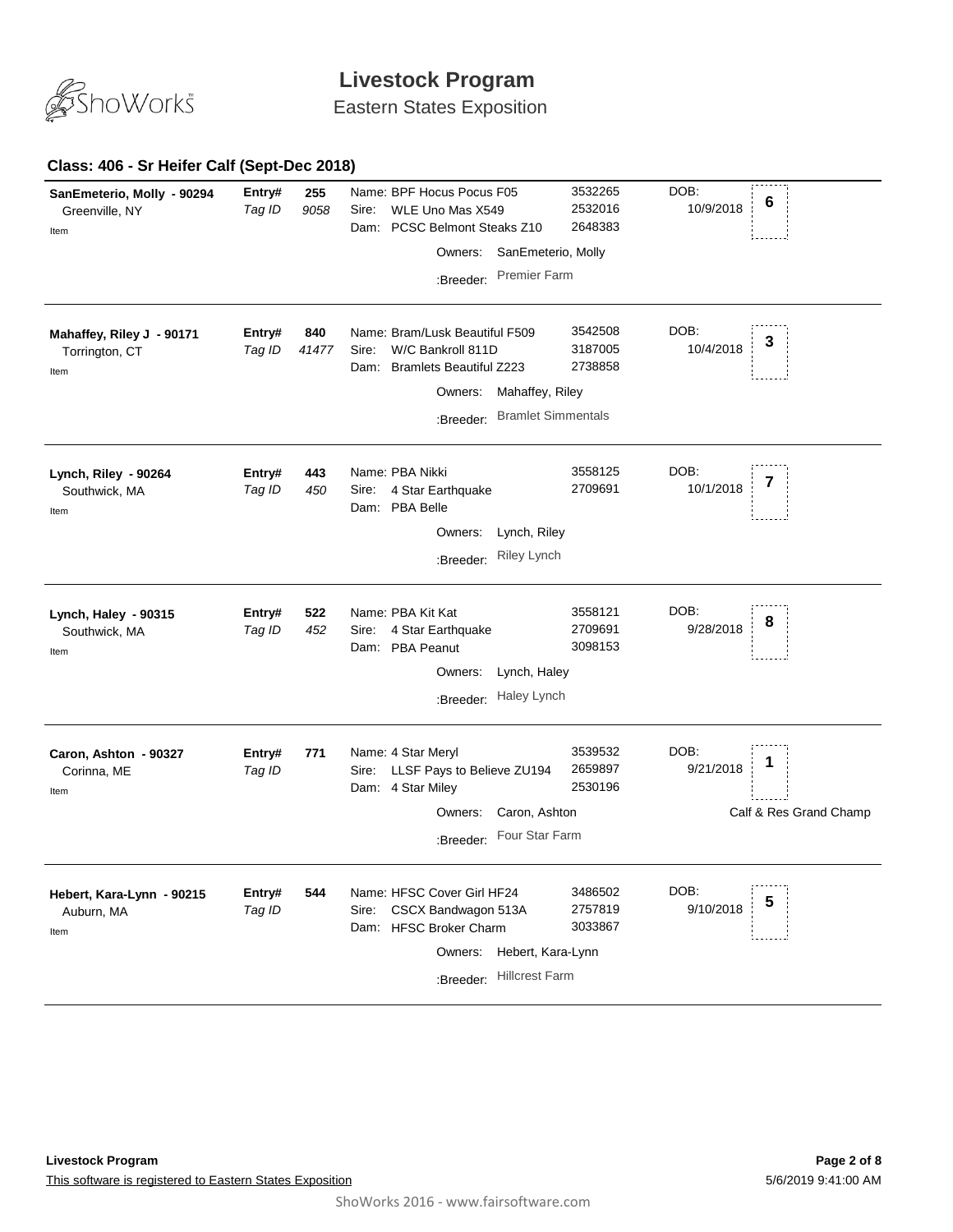

# Eastern States Exposition

| Caron, Ashton - 90327<br>Corinna, ME<br>Item    | Entry#<br>Tag ID | 769 | Name: 4 Star Marilyn<br>Sire: LLSF Uprising 2925<br>Dam: 4 Star Miley     | 3539531<br>2646300<br>2530196 | DOB:<br>9/7/2018 | $\mathbf 2$    |
|-------------------------------------------------|------------------|-----|---------------------------------------------------------------------------|-------------------------------|------------------|----------------|
|                                                 |                  |     | Owners:                                                                   | Caron, Ashton                 |                  | Res Calf Champ |
|                                                 |                  |     | :Breeder:                                                                 | Four Star Farm                |                  |                |
| Hebert, Kara-Lynn - 90215<br>Auburn, MA<br>Item | Entry#<br>Tag ID | 550 | Name: CLRWTR Serena F74X<br>Sire: HPF Quantum Leap Z952<br>Dam: HF Serena | 3540284<br>2649657<br>2584182 | DOB:<br>9/1/2018 | 4              |
|                                                 |                  |     | Owners:                                                                   | Hebert, Kara-Lynn             |                  |                |
|                                                 |                  |     | :Breeder:                                                                 | <b>Clear Water Simmentals</b> |                  |                |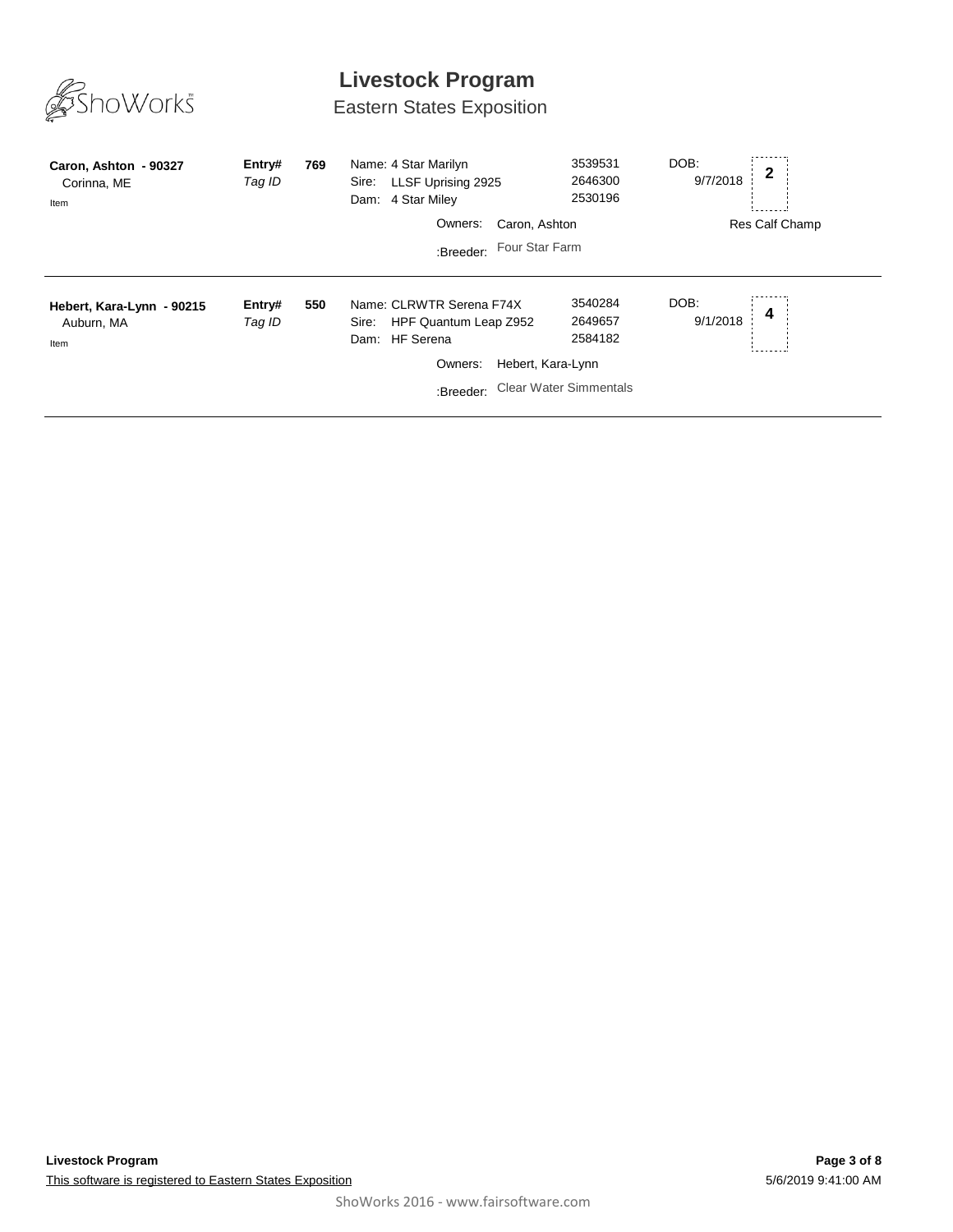

Eastern States Exposition

#### **Class: 409 - Summer Yearling (May-Aug 2018)**

| Constantine, Clayton - 338<br>Spencer, MA<br>Item      | Entry#<br>Tag ID | 479<br>6390 | Name: Hartfeld Liner Tsunami<br><b>IPU Liner</b><br>Sire:<br><b>DRD Tulip</b><br>Dam: |                         | 3552266<br>2877839<br>2745608 | DOB:<br>8/23/2018 | 3             |
|--------------------------------------------------------|------------------|-------------|---------------------------------------------------------------------------------------|-------------------------|-------------------------------|-------------------|---------------|
|                                                        |                  |             | Owners:                                                                               | Constantine, Clay       |                               |                   |               |
|                                                        |                  |             | :Breeder:                                                                             | Constantine             |                               |                   |               |
| Perkins, Madison - 121<br>North Stonington, CT<br>Item | Entry#<br>Tag ID | 307<br>1570 | Name: MCP Rizzo F03<br>CSCX Bandwagon 513A<br>Sire:<br>Dam: B11                       |                         | 3535131<br>2757819<br>3529955 | DOB:<br>6/3/2018  |               |
|                                                        |                  |             | Owners:                                                                               | Perkins, Madison        |                               |                   | Int Champ     |
|                                                        |                  |             | :Breeder:                                                                             | <b>Madison Perkins</b>  |                               |                   |               |
| Forrest, Kamryn - 90245<br>Foster, RI<br>Item          | Entry#<br>Tag ID | 949         | Name: Spittlers Tempo<br>Sire:<br>Dam:                                                |                         |                               | DOB:<br>5/25/2018 | 2             |
|                                                        |                  |             | Owners:                                                                               | Forrest, Kamryn         |                               |                   | Res Int Champ |
|                                                        |                  |             | :Breeder:                                                                             | <b>Spittlers Cattle</b> |                               |                   |               |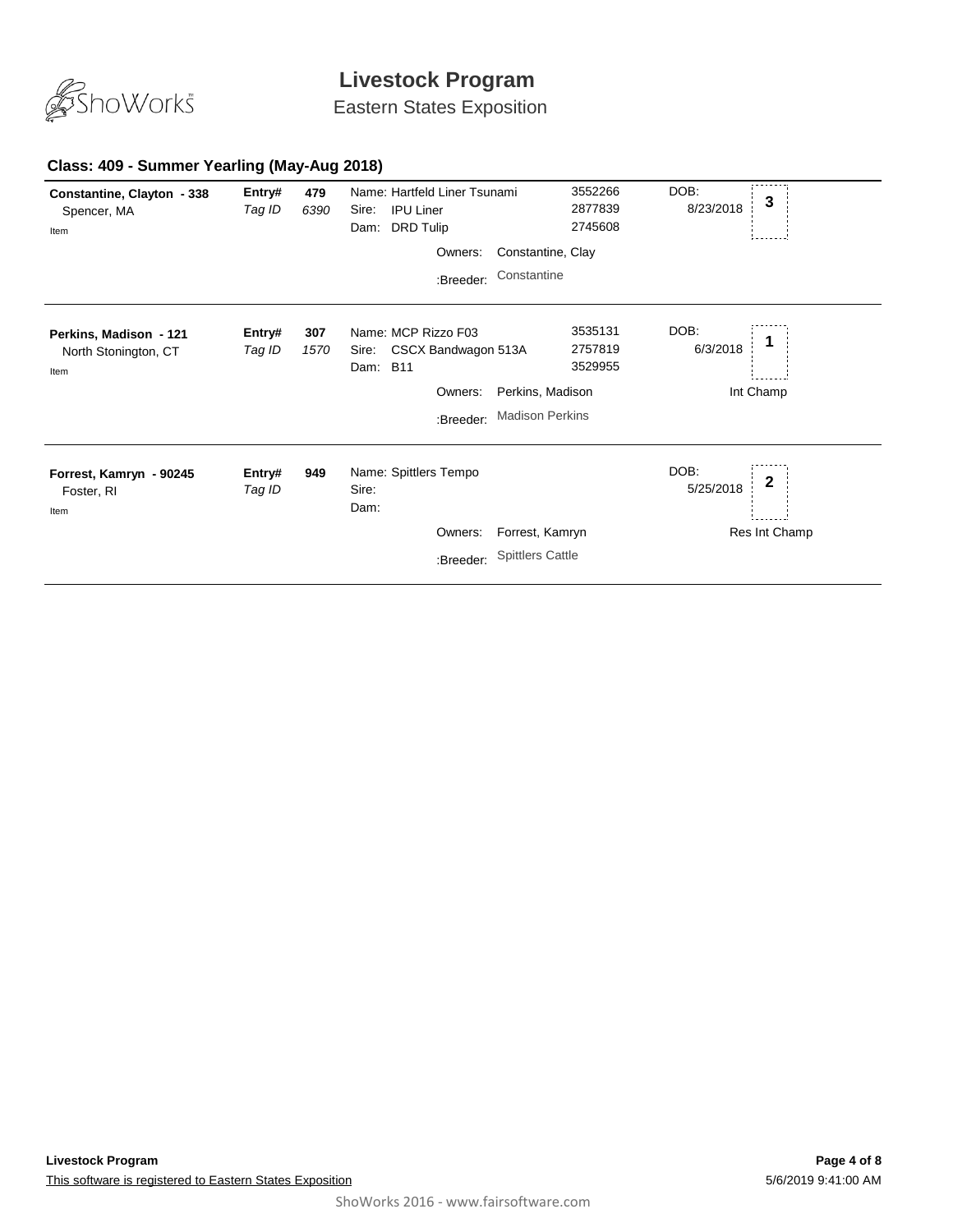

Eastern States Exposition

#### **Class: 412 - Spring Yearling (Mar-Apr 2018)**

| Murphy, Gavin - 90214<br>Eagle Bridge, NY<br>Item | Entry#<br>Tag ID | 312<br>872  | Name: LKF Foxy F72<br>WS Stepping Stone B44<br>Sire:<br>LKF Blondie B6<br>Dam:    |                     | 3410697<br>2937803<br>2866255 | DOB:<br>4/7/2018 | $\mathbf{2}$ |
|---------------------------------------------------|------------------|-------------|-----------------------------------------------------------------------------------|---------------------|-------------------------------|------------------|--------------|
|                                                   |                  |             | Owners:                                                                           | Murphy, Gavin       |                               |                  |              |
|                                                   |                  |             | :Breeder:                                                                         | Jala A Murphy       |                               |                  |              |
| Pinkham, Dawson - 90314<br>Metcalfe, ON<br>Item   | Entry#<br>Tag ID | 613<br>7209 | Name: Fusion Fancy Pants<br>SVF Allegiance Y802<br>Sire:<br>CWSF Abby A16<br>Dam: |                     | 1235979<br>1153070<br>802414  | DOB:<br>4/6/2018 |              |
|                                                   |                  |             | Owners:                                                                           | Pinkham, Dawson     |                               |                  |              |
|                                                   |                  |             | :Breeder:                                                                         | Dawson Pinkham      |                               |                  |              |
| Dias, Lily - 136<br>Norton, MA<br>Item            | Entry#<br>Tag ID | 4<br>1539   | Name: Black Jackie<br>SJ Fire Ball B131<br>Sire:<br>FSF Mocha<br>Dam:             |                     | 3439503<br>3090347<br>2769281 | DOB:<br>3/2/2018 | 3            |
|                                                   |                  |             | Owners:                                                                           | Dias, Lily          |                               |                  |              |
|                                                   |                  |             | :Breeder:                                                                         | Heritage Hills Farm |                               |                  |              |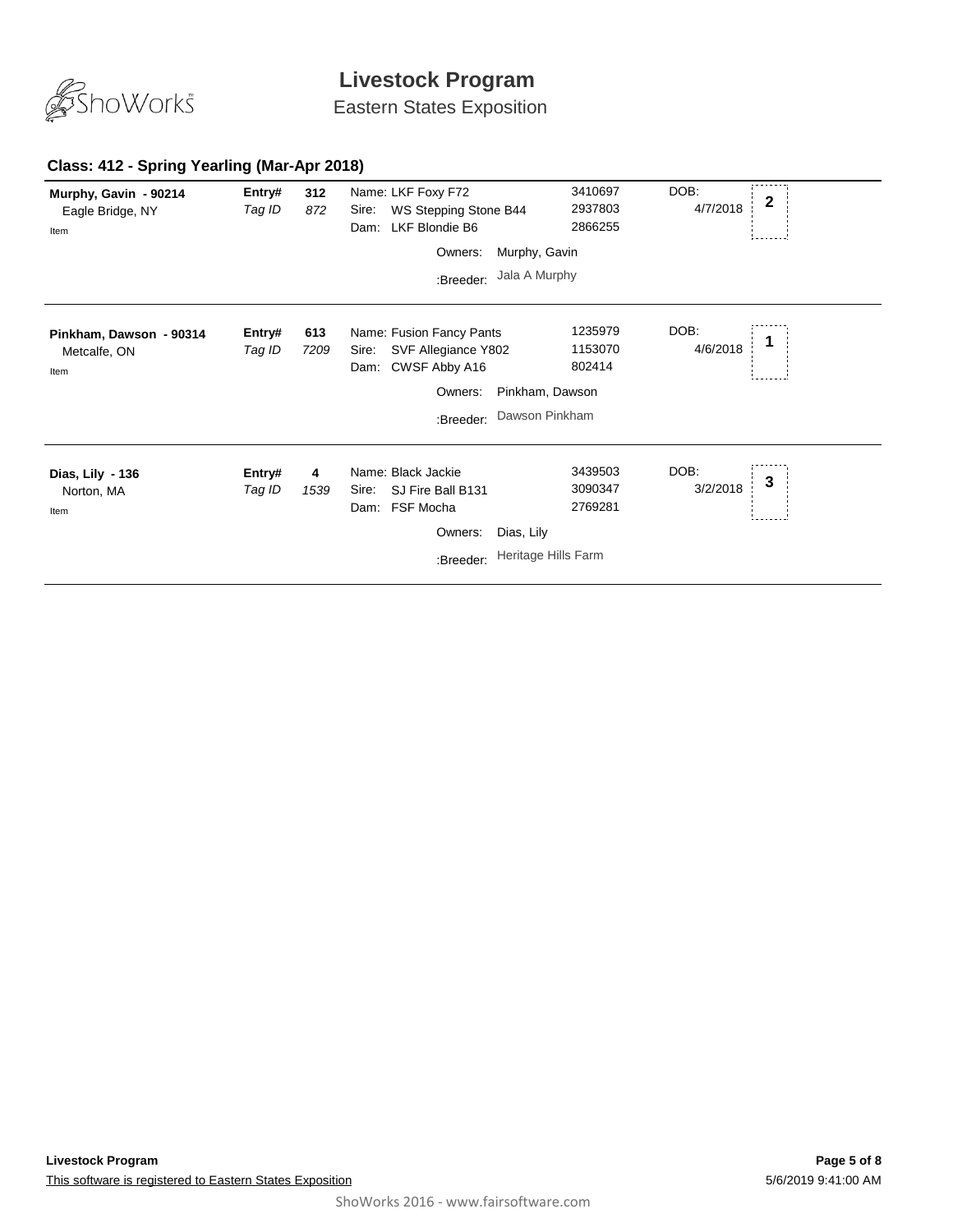

Eastern States Exposition

#### **Class: 415 - Jr Yearling (Jan-Feb 2018)**

| [Team/Company], Bryce Raymo Entry#<br>Brome, Qc<br>Item | Tag ID 013147059 Sire: | 366         |               | Name: Ruby NFF Rhythm 898F<br>LLSF Pays To Believe ZU194<br>Dam: Rhythm 418P              |                                   | 3455526<br>2659897<br>2764833              | DOB:<br>2/20/2018 | 1                |
|---------------------------------------------------------|------------------------|-------------|---------------|-------------------------------------------------------------------------------------------|-----------------------------------|--------------------------------------------|-------------------|------------------|
|                                                         |                        |             |               | Owners:                                                                                   | Raymond, Bryce                    |                                            |                   | Sr & Grand Champ |
|                                                         |                        |             |               | :Breeder:                                                                                 |                                   | Ruby Cattle Co/Nelson Fam Farms            |                   |                  |
| Boal, Colby - 90289<br>merrickville, ON<br>Item         | Entry#<br>Tag ID       | 858<br>7924 | Sire:         | Name: Donovandale Fine & Dandy<br>LFE The Riddler 323B<br>Dam: MLL Destiny 46D<br>Owners: | Boal, Colby                       | BPG1239073<br>CA-BPG111874<br>CA-PG1201055 | DOB:<br>2/1/2018  | 6                |
|                                                         |                        |             |               | :Breeder:                                                                                 |                                   | Donovandale Simmentals                     |                   |                  |
| Chernicki, Caitlyn - 270<br>Hanson, MA<br>Item          | Entry#<br>Tag ID       | 161<br>4509 | Sire:         | Name: LKF Flecko F67<br>W/C Wide Track 694Y<br>Dam: LKF Cleopatra C28                     |                                   | 3410705<br>2588250<br>2959622              | DOB:<br>1/26/2018 | 5                |
|                                                         |                        |             |               | Owners:<br>:Breeder:                                                                      | Chernicki, Caitlyn<br>Jala Murphy |                                            |                   |                  |
|                                                         |                        |             |               |                                                                                           |                                   |                                            |                   |                  |
| Boal, Zoey - 90290<br>merrickville, ON<br>Item          | Entry#<br>Tag ID       | 856<br>148  | Sire:<br>Dam: | Name: Barlee Mirage 6F<br>W/C Loaded Up 1119Y<br>New Trend Mirage 11Y                     |                                   | BPG1248779<br>CA-BPTG11994<br>CA-BSG744113 | DOB:<br>1/22/2018 | 2                |
|                                                         |                        |             |               | Owners:<br>:Breeder:                                                                      | Boal, Zoey<br>Jerry Barber        |                                            |                   | Res Sr Champ     |
|                                                         |                        |             |               |                                                                                           |                                   |                                            |                   |                  |
| Hebert, Kara-Lynn - 90215<br>Auburn, MA<br>Item         | Entry#<br>Tag ID       | 548         | Sire:         | Name: HFSC Fancy HF1<br>CAJS Blaze of Glory<br>Dam: Miss Gold Barley                      |                                   | 3390917<br>2939840<br>2871128              | DOB:<br>1/10/2018 |                  |
| Hebert, Kara-Lynn<br>Owners:                            |                        |             |               |                                                                                           |                                   |                                            |                   |                  |
|                                                         |                        |             |               | :Breeder:                                                                                 | <b>Hillcrest Farm</b>             |                                            |                   |                  |
| SanEmeterio, Molly - 90294<br>Greenville, NY<br>Item    | Entry#<br>Tag ID       | 257<br>9055 | Sire:         | Name: BPF Daisy Mae F01<br>TNGL Grand Fortune Z467<br>Dam: HPF Daisy Mae A008<br>Owners:  | SanEmeterio, Molly                | 3377604<br>2654876<br>2730784              | DOB:<br>1/8/2018  | 3                |
|                                                         |                        |             |               | :Breeder:                                                                                 |                                   | Hudson Pines/Robert & Michelle Canning     |                   |                  |
|                                                         |                        |             |               |                                                                                           |                                   |                                            |                   |                  |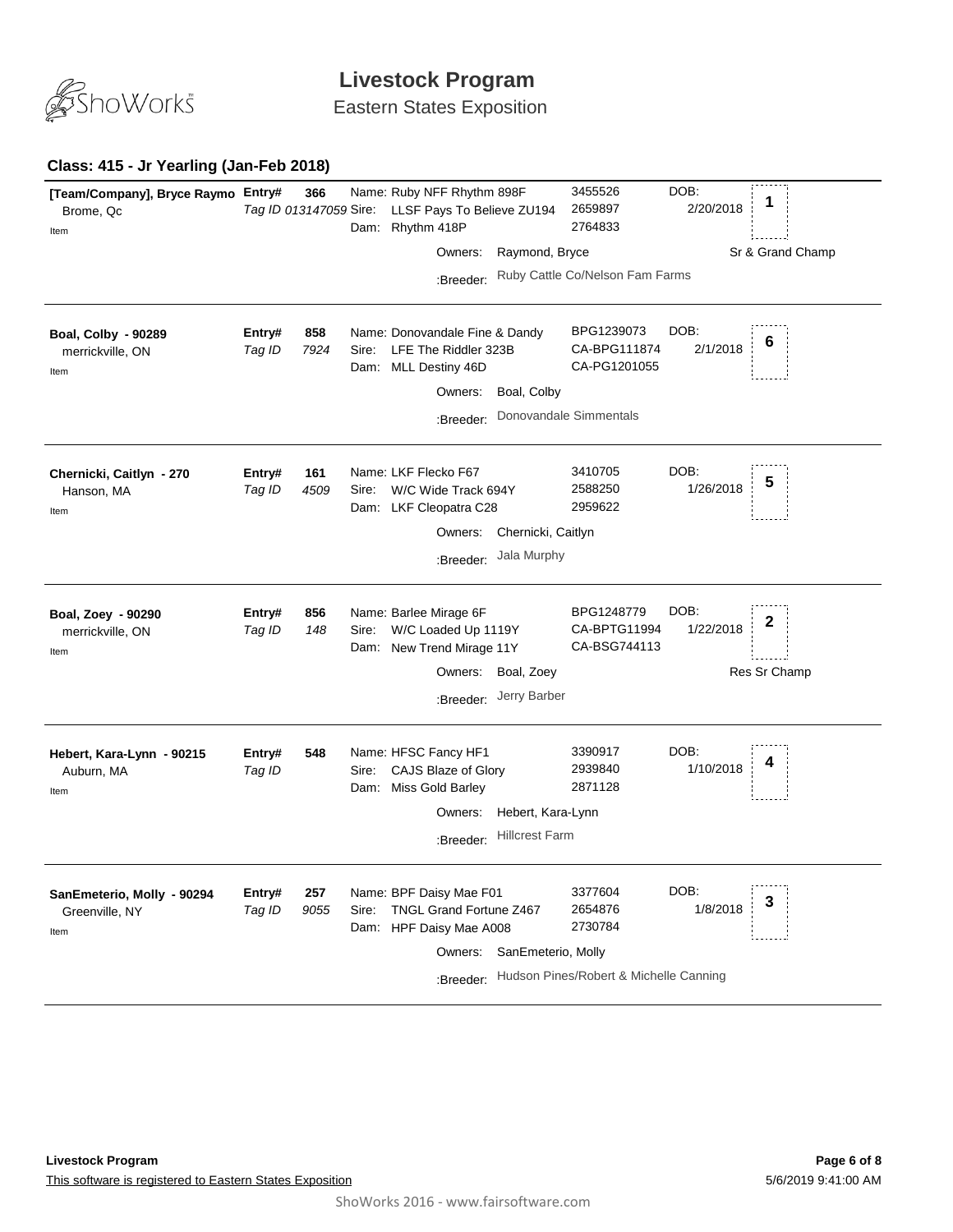

Eastern States Exposition

#### **Class: 416 - Sr Yearling (Sept-Dec 2017)**

| Hebert, Kara-Lynn - 90215<br>Auburn, MA<br>Item | Entry#<br>Taq ID | 552 | Name: HFSC Attractive Glamour<br>MR TR Hammer 308A-ET<br>Sire:<br>Dam: Hillcrest Miss Shayna | 3373823<br>2759745<br>2620296 | DOB:<br>9/14/2017 |
|-------------------------------------------------|------------------|-----|----------------------------------------------------------------------------------------------|-------------------------------|-------------------|
|                                                 |                  |     | Owners:                                                                                      | Hebert, Kara-Lynn             |                   |
|                                                 |                  |     | :Breeder:                                                                                    | <b>Hillcrest Farm</b>         |                   |